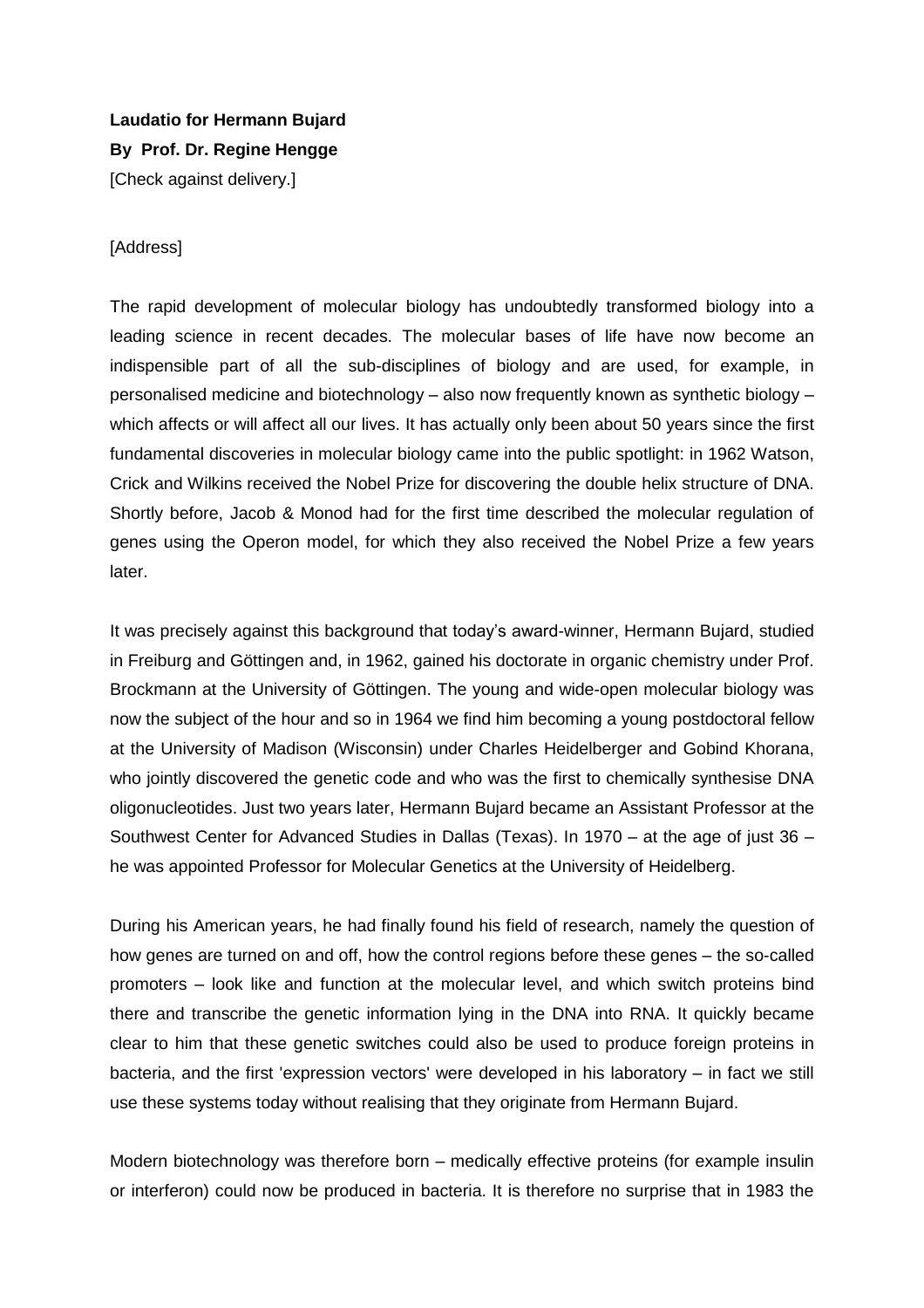Hoffmann-La Roche company brought Hermann Bujard – as one of the pioneers of this new technology – to Basel to become director of its biological research. There he developed a large genetic engineering centre and worked on cancer and neurodegenerative diseases. Using molecular biological and immunological techniques, he also began investigating the surface antigens of the malaria parasite *Plasmodium falciparum*, with the initially distant aim of developing a vaccine against this pathogen.

In 1986 he returned to the University of Heidelberg, this time as Director of the still new Centre for Molecular Biology, called ZMBH for short. Under his leadership the ZMBH developed a highly modern scientific programme, a department structure with flat hierarchies and relatively small, but efficiently working research groups, effective support for young scientists and a corresponding molecular biology teaching programme. In addition, following German reunification he was also involved in assessing and realigning research institutes in the federal states from the former East Germany.

His scientific research continued in two directions. Firstly he developed a gene switch based on the Tet repressor  $-$  i.e. on a bacterial regulatory protein  $-$  which, by simply administrating the antibiotic Doxycycline, makes it possible to continuously regulate genes over a wide range, including and particularly in higher organisms. Parallel to this he also pursued his investigations concerned with developing a malaria vaccine and is still continuing this work today, although he has been officially in retirement since 1999.

But Hermann Bujard is not the type to just sit back and take things easy and so, from 2007 to 2009, he also took over the post as Executive Director of the European Molecular Biology Organisation, or EMBO for short. This is an international association for promoting the molecular biosciences. With 27 member countries, it is at the same time a kind of academy and network for the most distinguished molecular biologists in Europe. Under his leadership, the EMBO Annual Meeting was established as a platform for scientific exchange among thousands of participants, as was the high-calibre journal *EMBO Molecular Medicine.*

When all of his many, diverse activities are viewed as a whole, however, Hermann Bujard has always been first and foremost a dedicated researcher and university teacher. His work has provided fundamental insights into the regulation of genes – and at the same time he has given the scientific community a great tool with the Tet repressor-based gene switch, which he has continually further developed so that today it can even be used to precisely switch on or off specific genes in specific cell types in living organisms. These gene switches have not only become a standard tool in basic genetic and cellular biological research, they